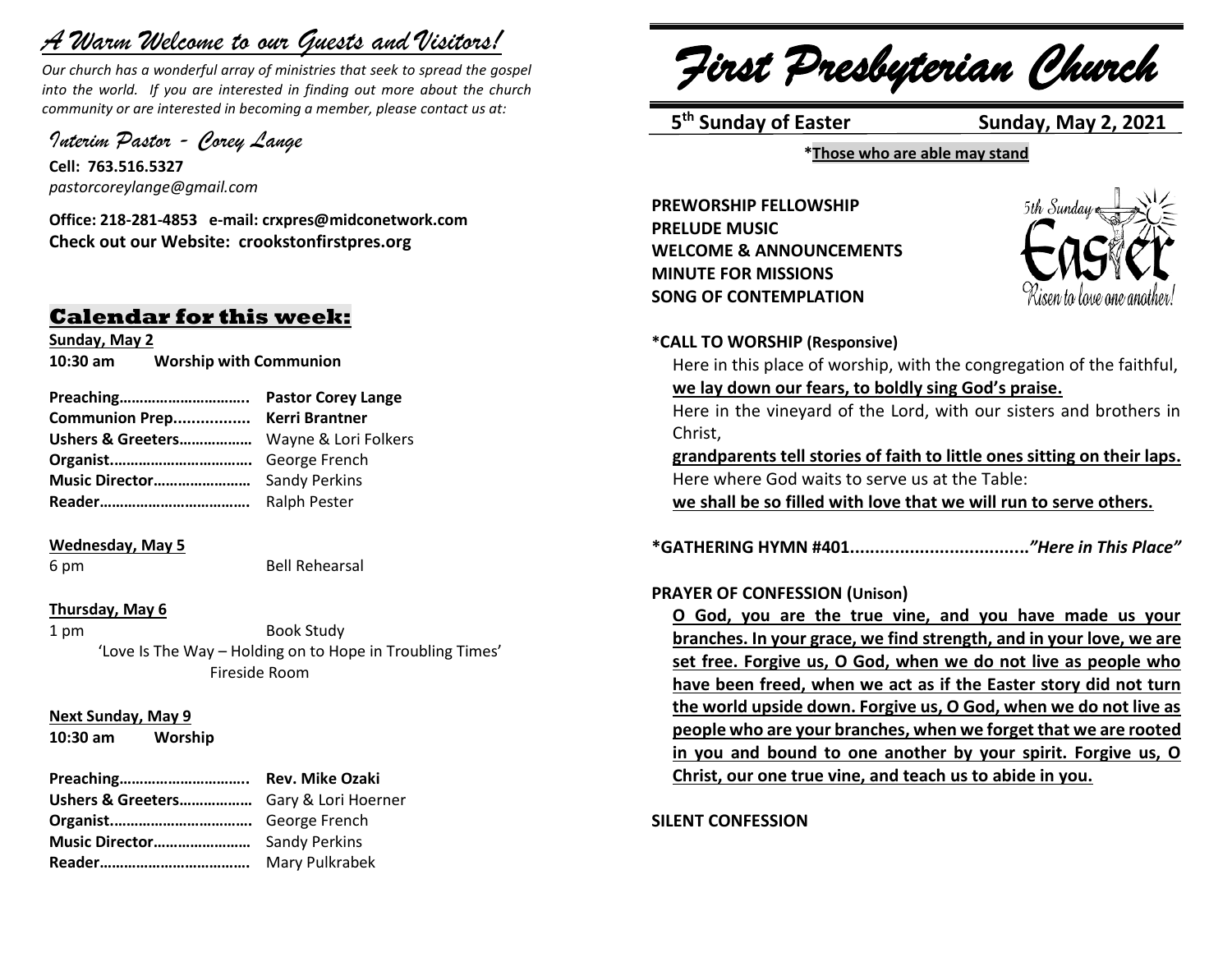## **DECLARATION OF FORGIVENESS (Responsive)**

Hear the good news of God's promise; I will pour out my Spirit on all flesh. Everyone who calls on the name of the Lord will be saved.

The peace of Christ be with you! **And also, with you!** (Please share signs of peace with each other at a distance!)

## **\*RESPONSE HYMN #519** *...."You Are My Strength When I Am Weak"*

## **PRAYER FOR ILLUMINATION (Responsive)**

Living God, with joy we celebrate the presence of your risen Word. Enliven our hearts by your Holy Spirit so that we may proclaim the good news of eternal and abundant life; through Jesus Christ our Lord. **Amen.**

#### **SCRIPTURE**

*Leader: The Word of the Lord.* **People: Thanks be to God!**

**GOSPEL READING ...................................................... John 15:1-8** *Leader: The word of the Lord.* **People: Praise to You, O Christ**

**SERMON** Pastor Corey Lange

## **SILENCE FOR REFLECTION**

**\*HYMN OF THE DAY #530***.........................."One Bread, One Body"*

## **PRAYERS OF THE PEOPLE**

L: Lord in your Mercy. *C: Hear our prayer*

**THE LORD'S PRAYER** *(forgive us our "sins")* 

**THE GREAT THANKSGIVING (Responsive)** The Lord be with you, **and also with you.**  Lift up your hearts. **We lift them to the Lord!**  Let us give thanks to the Lord our God. **It is right to give our thanks and praise**



## **\*WORDS OF INSTITUTION**

#### **COMMUNION OF THE PEOPLE**



## **\*POST COMMUNION PRAYER (Responsive)**

Thank you, O God, for giving us communion with our risen and glorious Lord. Now send us out to be a sign of new life that has come into the world; through Jesus Christ our Savior. **Amen.**

### **\*BLESSING AND CHARGE (Responsive)**

Now go forth in Jesus' name, remembering his new commandment to love one another, just as he has loved us. **Amen.**

**\*CLOSING HYMN #765..............."***May the God of Hope Go with Us"*

## **\*DISMISSAL (Responsive)**

Go in peace to love and serve the Lord. **Thanks be to God. Amen.**

*\_\_\_\_\_\_\_\_\_\_\_\_\_\_\_\_\_\_\_\_\_\_\_\_\_\_\_\_\_\_\_\_\_\_\_\_\_\_\_\_\_\_\_\_*

## **\*POSTLUDE**



Volunteers are still needed to help deliver Home Delivered Meals.

Our week is May 24 – 28.

The sign-up sheet is on the table next to the church office. Please take a moment and see when you'd be able to help out and get signed up to help!

*\_\_\_\_\_\_\_\_\_\_\_\_\_\_\_\_\_\_\_\_\_\_\_\_\_\_\_\_\_\_\_\_\_\_\_\_\_\_\_\_\_\_\_\_\_\_\_\_\_\_\_\_\_\_\_\_\_\_\_\_\_\_\_\_\_\_\_*

## *Please continue to be in prayer for:*

Doris Davis Bladen Melsa, Jeri's grandson Wally Hoselton Brett Schultz Brent Blake and the Blake families JoAnn Westburg

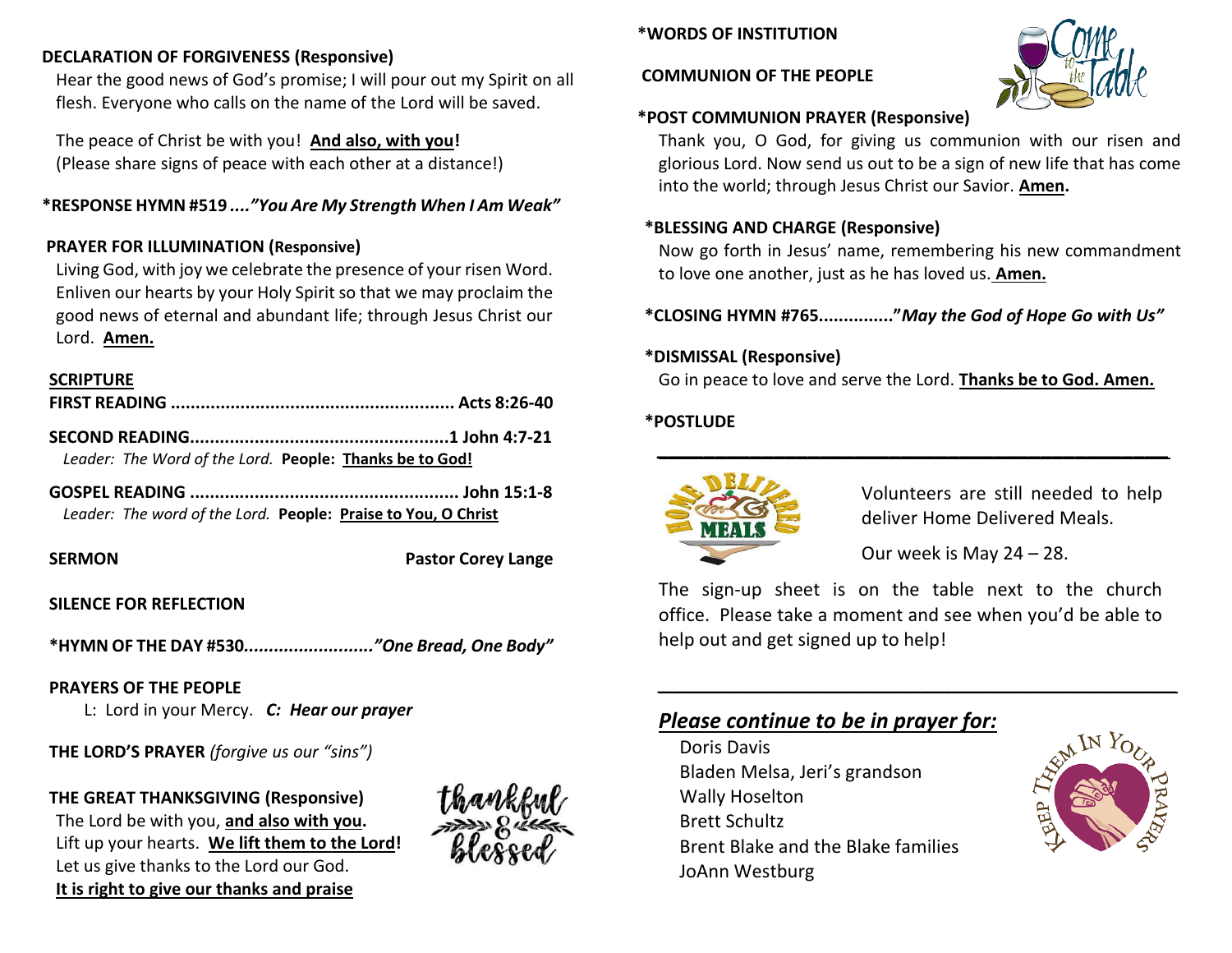#### **HERE IN THIS PLACE**

Here in this place the new light is streaming; Now is the darkness vanished away; See in this space our fears and our dreamings Brought here to you in the light of this day. Gather us in, the lost and forsaken; Gather us in, the blind and the lame; Call to us now, and we shall awaken; We shall arise at the sound of our name.

We are the young, our lives are a mystery. We are the old who yearn for your face. We have been sung throughout all history, Called to be light to the whole human race. Gather us in, the rich and the haughty; Gather us in, the proud and the strong; Give us a heart, so meek and so lowly; Give us the courage to enter the song.

Here we will take the wine and the water; Here we will take the bread of new birth. Here you shall call your sons and your daughters, Call us anew to be salt for the earth. Gather us to drink the wine of compassion; Give us to eat the bread that is you; Nourish us well, and teach us to fashion Lives that are holy and hearts that are true.

Not in the dark of buildings confining, Not in some heaven, light years away: Here in this place the new light is shining; Now is the kingdom, and now is the day. Gather us in and hold us forever; Gather us in and make us your own; Gather us in, all peoples together, Fire of love in our flesh and our bone.

#### **HERE IN THIS PLACE**

Here in this place the new light is streaming; Now is the darkness vanished away; See in this space our fears and our dreamings Brought here to you in the light of this day. Gather us in, the lost and forsaken; Gather us in, the blind and the lame; Call to us now, and we shall awaken; We shall arise at the sound of our name.

We are the young, our lives are a mystery. We are the old who yearn for your face. We have been sung throughout all history, Called to be light to the whole human race. Gather us in, the rich and the haughty; Gather us in, the proud and the strong; Give us a heart, so meek and so lowly; Give us the courage to enter the song.

Here we will take the wine and the water; Here we will take the bread of new birth. Here you shall call your sons and your daughters, Call us anew to be salt for the earth. Gather us to drink the wine of compassion; Give us to eat the bread that is you; Nourish us well, and teach us to fashion Lives that are holy and hearts that are true.

Not in the dark of buildings confining, Not in some heaven, light years away: Here in this place the new light is shining; Now is the kingdom, and now is the day. Gather us in and hold us forever; Gather us in and make us your own; Gather us in, all peoples together, Fire of love in our flesh and our bone.